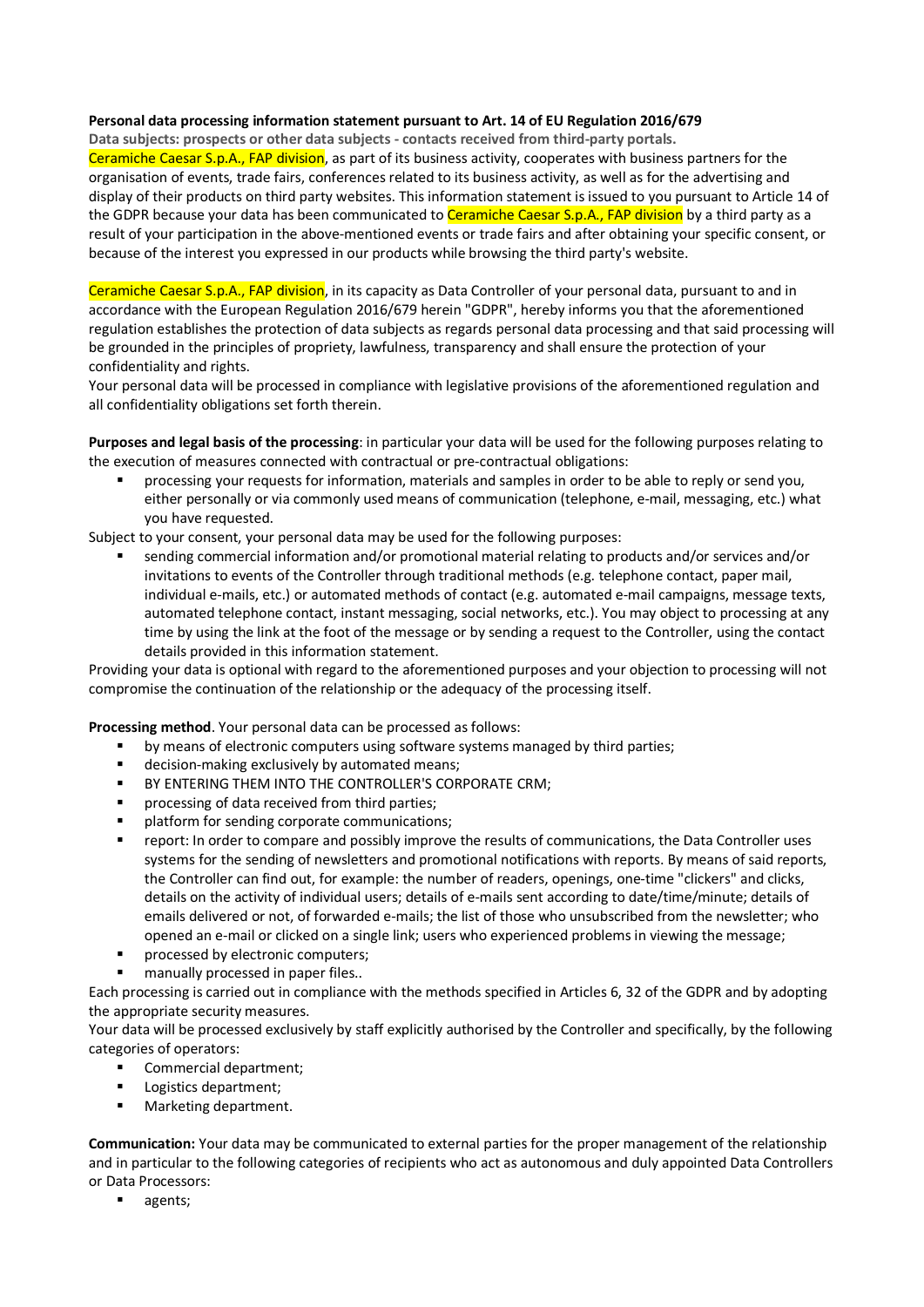- § companies providing hardware and/or software support services;
- forwarders, transporters, carriers, post services, logistics companies.

**Disclosure**: Your personal data shall not be disclosed anyhow.

**Period of data retention**. Please note that, in accordance with the principles of lawfulness, purpose limitation and data minimization, pursuant to art. 5 of the GDPR, the period of retention of your personal data is:

- established for a period of time not exceeding the performance of the requested services provided.
- § for marketing activities, established for a period of time not exceeding the fulfilment of the purposes for which they are collected and until the data subject objects.

**Data Controller**: the Data Controller, in accordance with the Law, is Ceramiche Caesar S.p.A. FAP division, Via Canaletto 49 - 41042 Spezzano di Fiorano (Mo); VAT 00179660360; can be contacted at the following addresses: Email: privacy@fapceramiche.com; Telephone: +39 0536 837 511 in the person of its legal representative pro tempore.

You have the right to obtain erasure (right to be forgotten), limitation, updating, amendment, portability from the controller, as well as the right to oppose the processing of your personal data and in general, you can also exercise all rights specified in articles 15, 16, 17, 18, 19, 20, 21, 22 of the GDPR. You may also lodge a complaint with the competent supervisory authority if you consider that the processing of your data is contrary to the legislation in force.

**Extract EU Reg. 2016/ 679: Articles 15, 16, 17, 18, 19, 20, 21, 22 - Rights of the data subject**

1. The data subject is entitled to obtain confirmation as to the existence or otherwise of personal data concerning them, even if said data has not yet been recorded, the disclosure of said data in intelligible form, and to lodge a complaint with the Supervisory Authority.

2. The data subject has the right to receive the following information:

a. the origin of personal data;

b. the purposes and processing methods;

c. the logic applied in case of processing carried out by electronic instruments;

d. the identification details of the data controller, of the processors and of the appointed representative according to art. 5, para. 2;

e. the subjects or subject categories to whom the personal data can be disclosed or come into the knowledge thereof, in their capacity as appointed representative in the State, data supervisors or processors.

3. The data subject is entitled to obtain:

a. the updating, correction or, if he/she is interested in this, the integration of the data;

b. the erasure and transformation into anonymous form of any unlawfully processed data or data blocks, including those whose retention is not required in relation to purposes for which data were collected or successively processed; c. certification that operations specified in letters a) and b) have been disclosed, together with their content, to the people to which data has been disclosed or provided, unless this proves impossible or requires the use of means clearly disproportionate to the right being protected;

d. data portability.

4. The data subject is entitled to raise a total or partial objection:

a. for legitimate reasons, to the processing of personal data concerning them, even if pertaining to the purpose of collection;

b. to the processing of his/her own personal data for the sending of advertising materials, for direct sale, or for carrying out market surveys or commercial reporting.